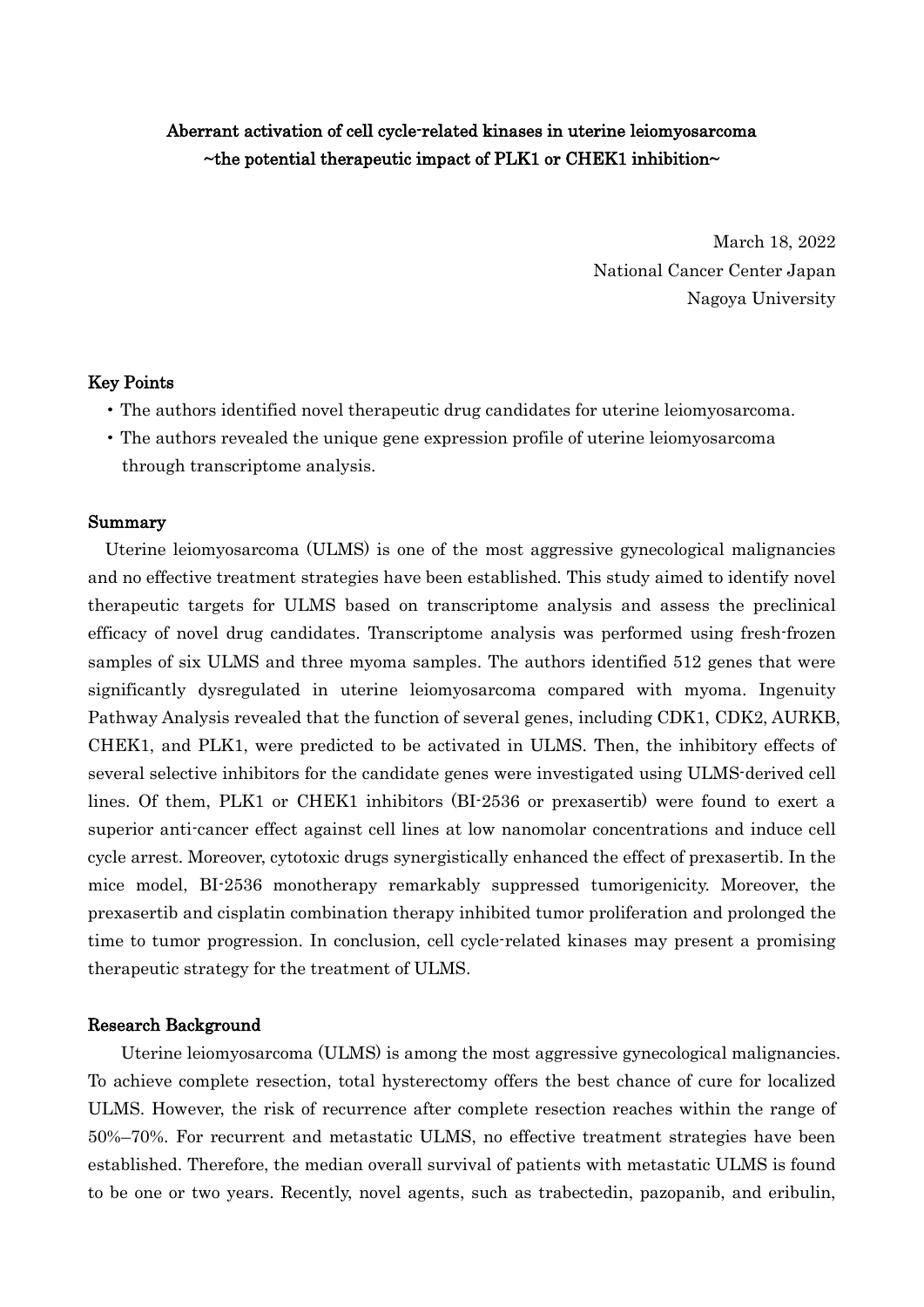were approved for soft-tissue sarcomas. Despite the high therapeutic expectations regarding these agents, the prognosis of patients with ULMS did not considerably improve. Therefore, the clinical outcome of ULMS remains unsatisfactory, and new therapeutic agents are urgently needed.

### Research Results

Transcriptome analysis was performed using six ULMS and three myoma samples. There were 387 and 125 significantly upregulated and downregulated genes, respectively, in ULMS compared with myoma. To assess the putative function of the 512 DEGs, pathway analysis was performed using the IPA software, which revealed that several pathways associated with cell cycle and DNA damage checkpoint were significantly dysregulated. For instance, these pathways included the Kinetochore Metaphase Signaling Pathway ( $p = 5.01E-24$ ), Mitotic Roles of Polo-Like Kinase ( $p = 1.58E-11$ ), and Cell Cycle: G2/M DNA Damage Checkpoint Regulation ( $p = 2.51E-7$ ). In addition, from the upstream regulator analysis using IPA, it was observed that the function of CDK1, AURKB, PLK1, CHEK2, CHEK1, CDK2, and PRKDC was significantly activated in ULMS. The results were validated using three GEO datasets. Therefore, the authors considered the activated kinases as potential therapeutic targets for ULMS. Through an in vitro drug screening, PLK1 or CHEK1 (BI-2536 or prexasertib) inhibitors were found to exert a superior anti-cancer effect against cell lines at low nanomolar concentrations and induce cell cycle arrest. Moreover, in mice model, BI-2536 monotherapy remarkably suppressed tumorigenicity, and the prexasertib and cisplatin combination therapy inhibited tumor proliferation.

## Research Summary and Future Perspective

The authors identified upregulated expressions of PLK1 and CHEK1; their kinase activity was activated in uterine leiomyosarcoma. BI-2536 or prexasertib inhibitors demonstrated a significant anti-cancer effect. Moreover, according to clinical trials in other malignancies, the toxicity of these inhibitors was well tolerated. Therefore, PLK1 or CHEK1 inhibition is a promising therapeutic strategy that might improve clinical outcomes in patients with ULMS.

#### Publication

#### Journal: Clinical Cancer Research

Title: Aberrant activation of cell cycle-related kinases and the potential therapeutic impact of PLK1 or CHEK1 inhibition in uterine leiomyosarcoma

Authors: Kosuke Yoshida<sup>1,2,3</sup>, Akira Yokoi<sup>1,2</sup>, Tomofumi Yamamoto<sup>3</sup>, Yusuke Hayashi<sup>3</sup>, Jun Nakayama3, Tsuyoshi Yokoi4, Hiroshi Yoshida5, Tomoyasu Kato6, Hiroaki Kajiyama1, Yusuke Yamamoto<sup>3</sup>

<sup>1</sup> Department of Obstetrics and Gynecology, Nagoya University Graduate School of Medicine,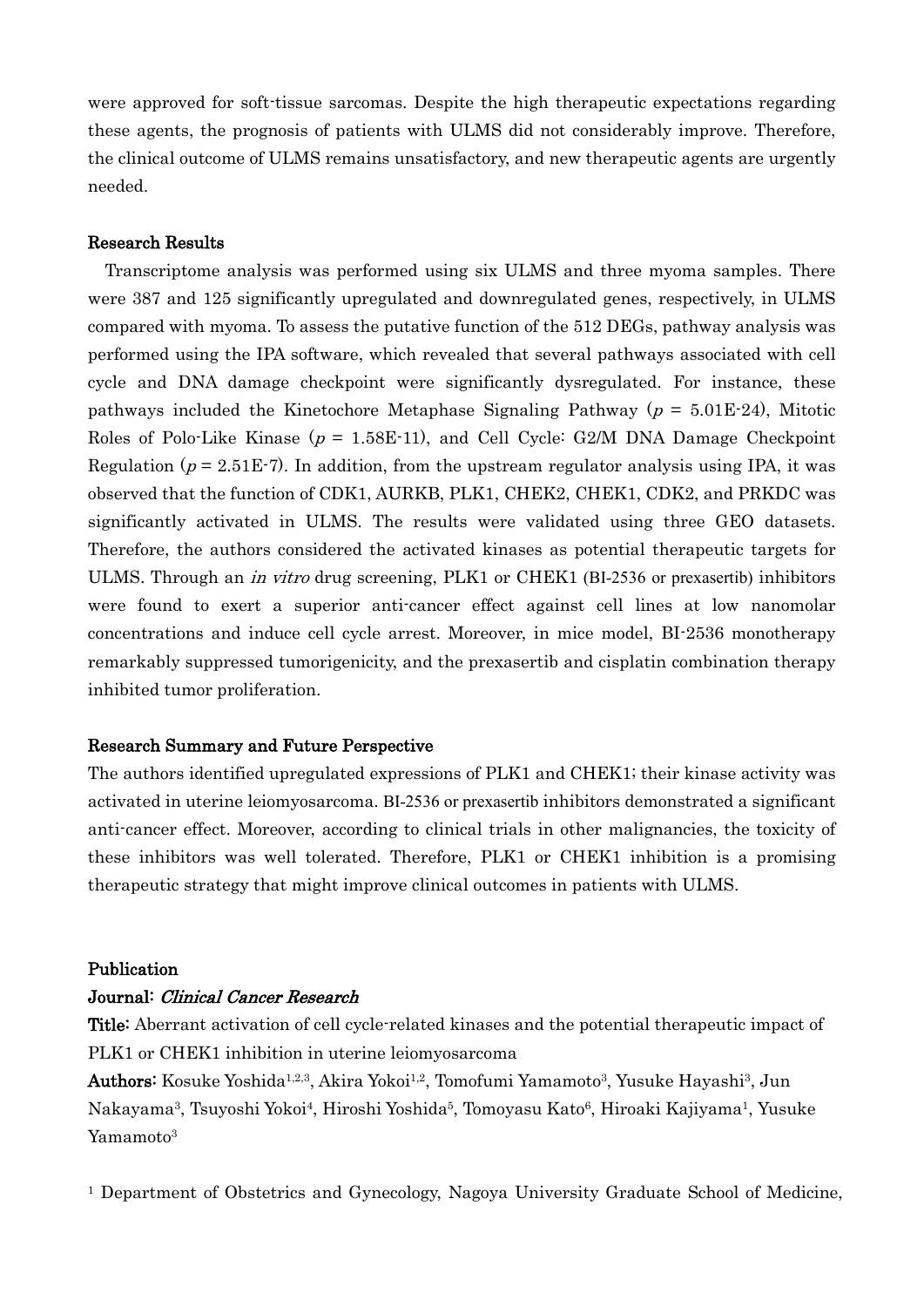Nagoya, Japan

<sup>2</sup> Institute for Advanced Research, Nagoya University, Nagoya, Japan

<sup>3</sup> Laboratory of Integrative Oncology, National Cancer Center Research Institute, Tokyo, Japan

<sup>4</sup> Department of Drug Safety Sciences, Division of Clinical Pharmacology, Nagoya University Graduate School of Medicine, Nagoya, Japan

5 Department of Diagnostic Pathology, National Cancer Center Hospital, Tokyo, Japan

6 Department of Gynecology, National Cancer Center Hospital, Tokyo, Japan

## DOI: 10.1158/1078-0432.CCR-22-0100

## Contact

Name: Hiroaki Kajiyama Title: Professor Department of Obstetrics and Gynecology Nagoya University Graduate School of Medicine

Name: Akira Yokoi Title: Assistant Professor Department of Obstetrics and Gynecology Nagoya University Graduate School of Medicine

Name: Kosuke Yoshida Title: Project Assistant Professor Department of Obstetrics and Gynecology Nagoya University Graduate School of Medicine

Name: Tomoyasu Kato Title: Chief Department of Gynecology National Cancer Center Hospital

Name: Yusuke Yamamoto Title: Unit Leader Laboratory of Integrative Oncology National Cancer Center Research Institute

# Office of Public Affairs

Soumu, Nagoya University Graduate School of Medicine Phone: +81-52-744-2228